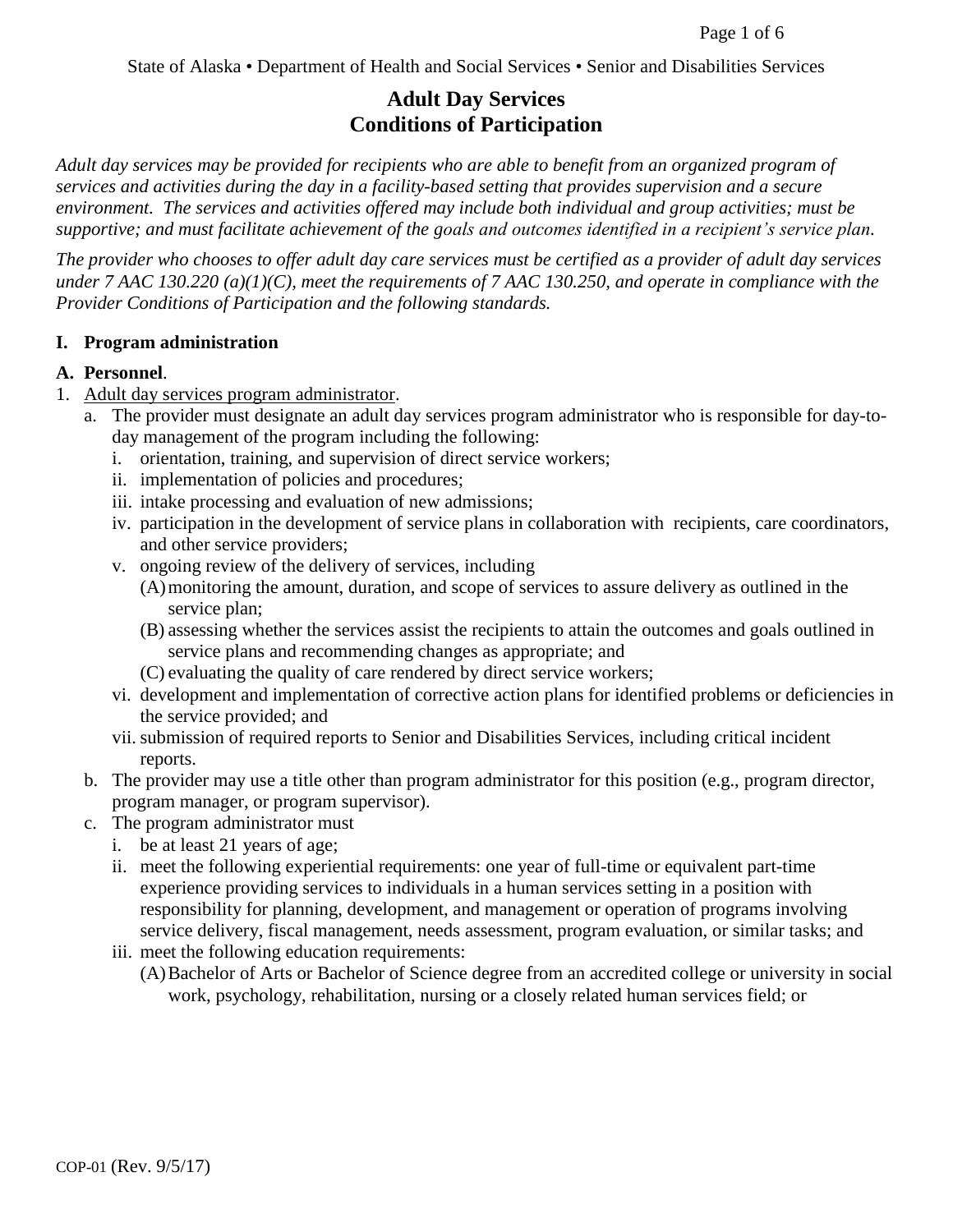Adult Day Services Conditions of Participation Page **2** of **6**

- (B) Associate of Arts degree from an accredited college or university in psychology, rehabilitation, nursing or a closely related human services field, and two years of full-time or equivalent parttime experience working with human services recipients; or
- (C) four years of full-time or equivalent part-time experience working with human services recipients in social work, psychology, rehabilitation, nursing, or a closely related human services field or setting; or
- (D) certification as a rural community health aide or practitioner, and one year of full-time or equivalent part-time experience working with human services recipients.
- d. The provider must require the program administrator to work on-site or designate another individual, who qualifies by meeting the program administrator requirements, to manage on-site services.
- 2. Adult day services activity coordinator.
	- a. The provider must appoint an activity coordinator who is responsible for planning and supervising activities for recipients; the provider may use a title other than activity coordinator for this position (e.g., activity director, activity manager, or activity supervisor).
	- b. The activity coordinator must meet the requirements for direct service workers except that he/she must be at least 21 years of age or older, and must have
		- i. a degree in recreational therapy or a closely related human services field; or
		- ii. two years of full-time or equivalent part-time experience in planning and leading activities for populations similar to the recipient population.
- 3. Adult day services program assistants.

Program assistants, including volunteers, must meet the requirements for direct service workers, and must be 21 years of age or older, if supervising other staff or volunteers;

- 4. Adult day services direct service workers.
	- a. Direct service workers must be at least at least 18 years of age; qualified through education or experience; and possess, or develop before providing services, the skills necessary to meet the needs of the recipient population.
	- b. Required education and alternatives to formal education:
		- i. high school or general education development (GED) diploma; or
		- ii. demonstration, to the program administrator, of the ability to read written instructions and to make appropriate entries regarding services in recipient records or files.
	- c. Required skill set:
		- i. the ability to communicate with his/her supervisor and with recipients;
		- ii. the ability to understand the needs of, and to work with, the recipient population; and
		- iii. the ability to be guided by the service plan.

# **B. Staff-to-recipient ratio**.

- 1. The provider must include only the staff and volunteers providing direct services to recipients in determining whether the following staffing requirements are met during hours of operation:
	- a. one staff, if only one recipient is present;
	- b. one staff and one additional staff or volunteer, when two to eight recipients are present; and
	- c. additional staff or volunteers as needed to maintain a ratio of one staff or volunteer to eight recipients, unless some recipients have a diagnosis of Alzheimer's disease or related disorders (ADRD).
- 2. For recipients with ADRD, the ratio of staff to recipients must be one staff or volunteer for each four recipients.
- 3. If the provider bases the adequacy of the staff-to-recipient ratio on volunteers, the provider must ensure that the volunteers meet qualification and training requirements for direct service workers.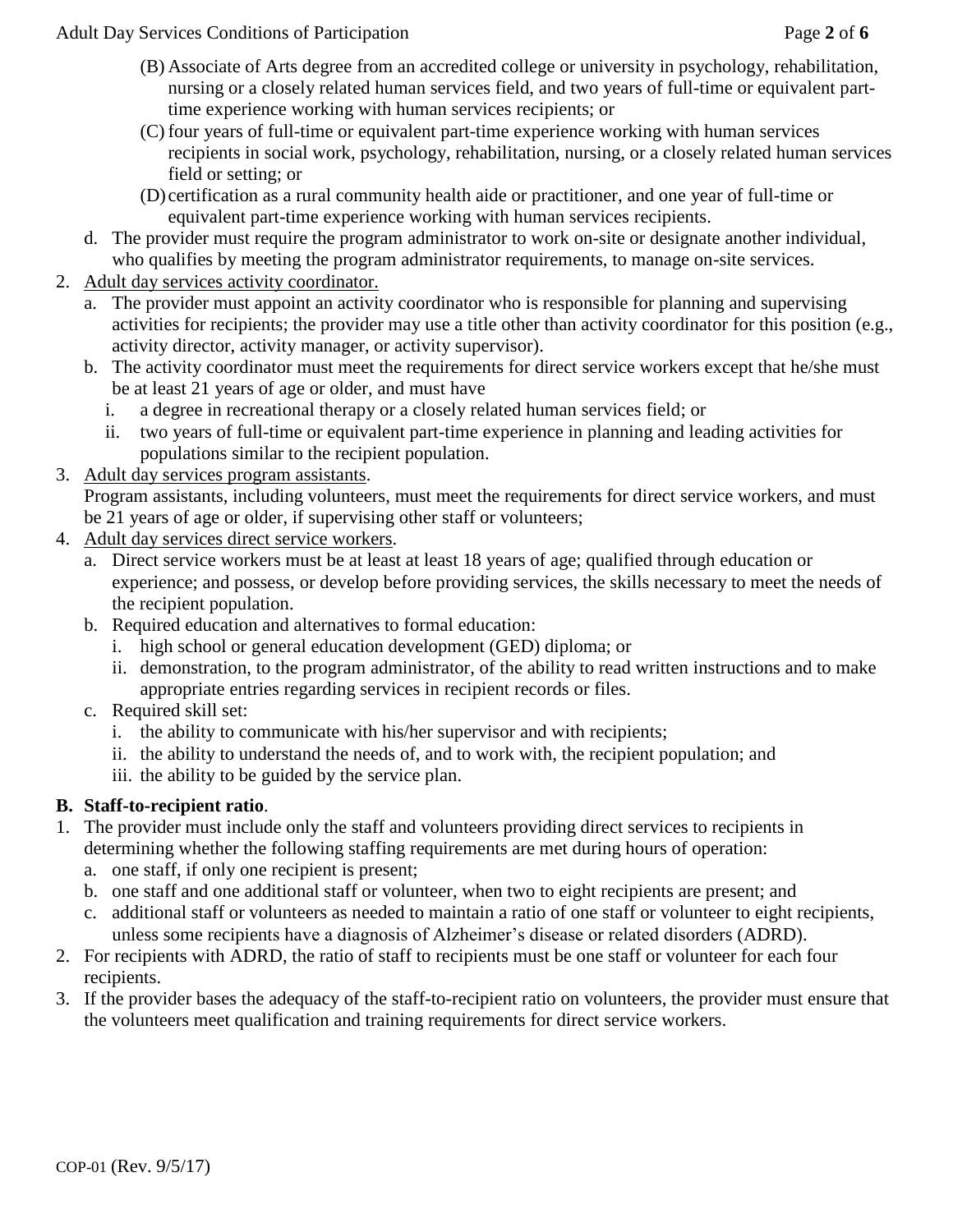Adult Day Services Conditions of Participation Page **3** of **6**

### **C. Training.**

- 1. The provider must provide orientation and training to direct service workers to ensure they are qualified to perform the services planned for recipients.
- 2. The provider must provide training to direct service workers in regard to the following, at a minimum:
	- a. safety in the workplace, including proper use of tools and equipment;
	- b. maintaining a clean, safe, and healthy workplace environment;
	- c. universal precautions and basic infection control procedures;
	- d. fall prevention, assistance with mobility, and body mechanics relating to safe transferring; and
	- e. understanding the needs of the population to be served, including
		- i. the needs of individuals with dementia;
		- ii. nutrition, hydration, and special diet needs; and
		- iii. monitoring overall health and well-being.
- 3. The provider must instruct direct service workers to notify the program manager, the supervisor, or the appropriate authority, when there is cause for concern about a recipient's health, safety, or welfare.

# **D. Monitoring services**.

- 1. The provider must monitor the delivery of adult day services by direct service workers as frequently as necessary to evaluate whether the following conditions are met:
	- a. the services are furnished in accordance with the adult day service plan and in a timely manner;
	- b. the services are delivered in a manner that protects the recipient's health, safety, and welfare;
	- c. the services are appropriate to meet the recipient's identified needs and goals.
- 2. The provider must act to ensure substandard care is improved or arrange for service delivery from other direct service workers.

# **II. Adult day services plan**.

# **A. Evaluation**.

- 1. The provider must ensure that its direct service workers have the capacity to provide adult day services appropriate for the recipient's choices, diagnosis, and needs.
- 2. The provider must evaluate, within 14 days of admission to the program, the recipient's preferences and interests, functional abilities and disabilities, strengths and weaknesses, personal habits, dietary needs, and medical condition to facilitate development of an individualized, adult day service plan.

# **B. Development**.

- 1. The provider must complete, within 30 days of admission to the program, an adult day service plan that
	- a. provides for continuity of care and progress toward the outcomes and goals outlined in the recipient's plan of care;
	- b. incorporates the findings of the evaluation, identifies care concerns, specifies outcomes and goals, and identifies the activities that the recipient will be encouraged to join as a means toward the desired outcomes and goals; and
	- c. is signed by the recipient or the recipient's representative to indicate agreement with the plan.
- 2. The adult day services plan must be retained in the recipient's file and be made available to Senior and Disabilities Services upon request.

# **C. Reevaluation**.

The provider must reevaluate the factors indicated in II.A. a minimum of every six months or as requested by the recipient, and amend the adult day service plan as necessary if warranted by changes in the recipient's condition or by the preferences of the recipient.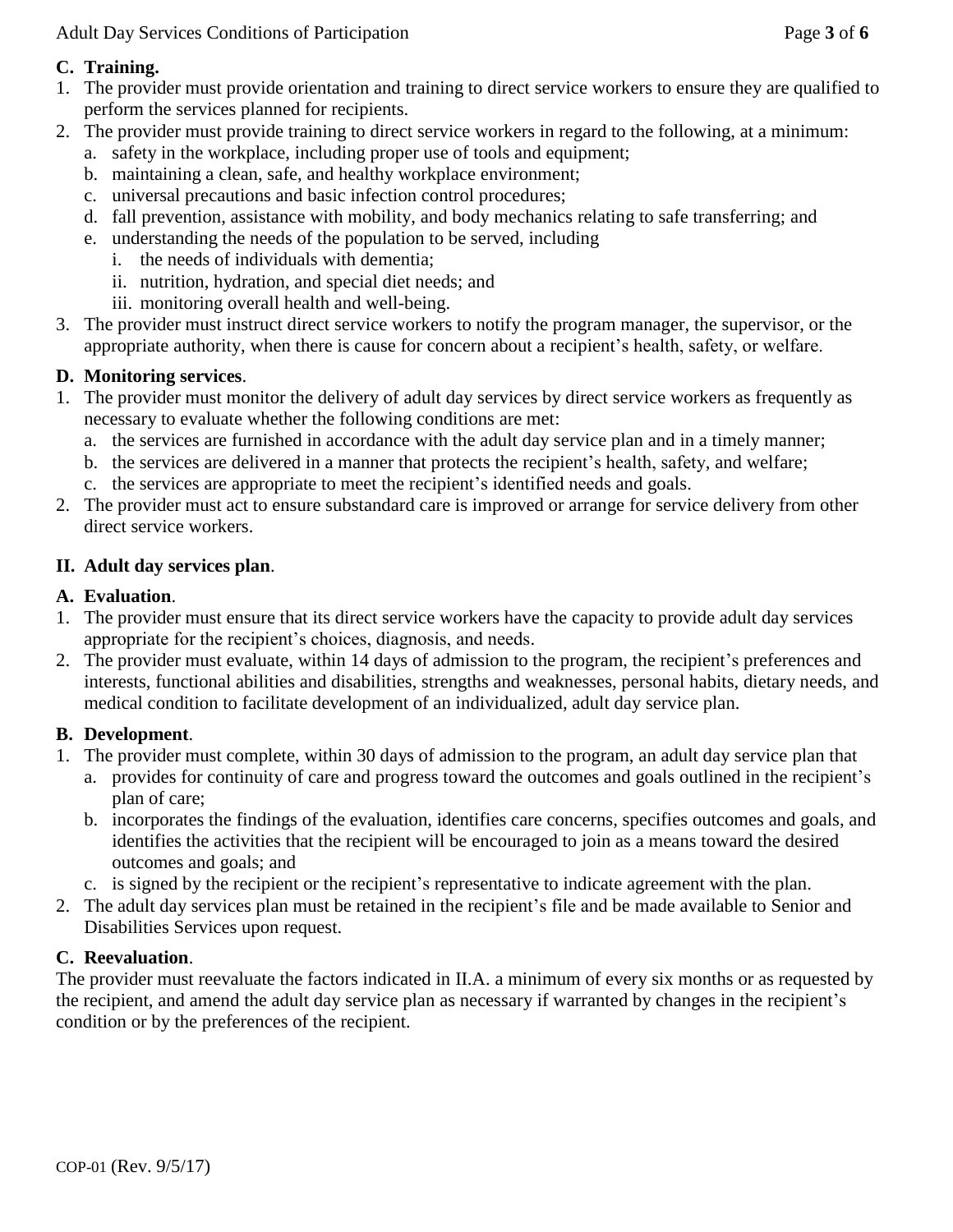#### **III.Program operations**.

#### **A. Days and hours of operation**.

The provider must offer services four hours or more per day for one or more days per week and on a regularly scheduled basis with the following exceptions:

- 1. the facility may open or close at hours other than those regularly scheduled in the event of hazardous weather conditions or other emergencies; and
- 2. services need not be offered on provider-designated holidays.

### **B. Recipient handbook**.

The provider must develop, and make available to recipients, a brochure or handbook that includes the following:

- 1. days and hours of operation;
- 2. populations served and services provided;
- 3. eligibility and admission processes, and discharge policy;
- 4. information regarding the values, philosophy, and vision of the agency
- 5. service principles and recipient rights;
- 6. confidentiality policy;
- 7. Adult Protective Services mandatory reporting requirements;
- 8. critical incident reporting requirements;
- 9. policies regarding medication administration, transportation, and meals, hydration, and snacks;
- 10. emergency procedures; and

11. grievance policy and procedures.

#### **C. Adult day services records**.

- 1. The provider must develop and keep on file, for each recipient, the following written documents:
	- a. a signed service contract that includes a consent for services form;
	- b. an agreement addressing choices regarding emergency care, including the names of, and contact information for, individuals to notify in the event of an emergency; and
	- c. a signed agreement regarding recipient rights and responsibilities with respect to the adult day services program offered by the provider.
- 2. The provider must maintain the following documents in the recipient's record if relevant:
	- a. a copy of the recipient's advanced directives;
	- b. a release of information form, updated at least annually, for each individual that the recipient authorizes the provider to contact for information or to release information to; and
	- c. if the provider or recipient discontinues services, a discharge plan, developed collaboratively with the recipient and the recipient's care coordinator, that includes the recipient's current status, recommendations for continuing care, and referrals to community services as appropriate.

### **D. Program services and activities**.

- 1. The provider must offer services and activities that are
	- a. supportive of meaningful engagement by the recipient toward achievement of the outcomes and goals identified in the service plan;
	- b. varied, with alternatives available simultaneously, to meet the interests of the recipients and to promote participation in both individual and group activities;
	- c. social, intellectual, cultural, emotional, physical, or spiritual in nature;
	- d. age appropriate to foster independence and promote dignity;
	- e. planned jointly by staff and recipients taking into consideration recipient health, abilities and disabilities, strengths and weaknesses, sensory challenges, interests and hobbies, ethnicity, and life experiences and skills; and
	- f. supervised by staff or volunteers.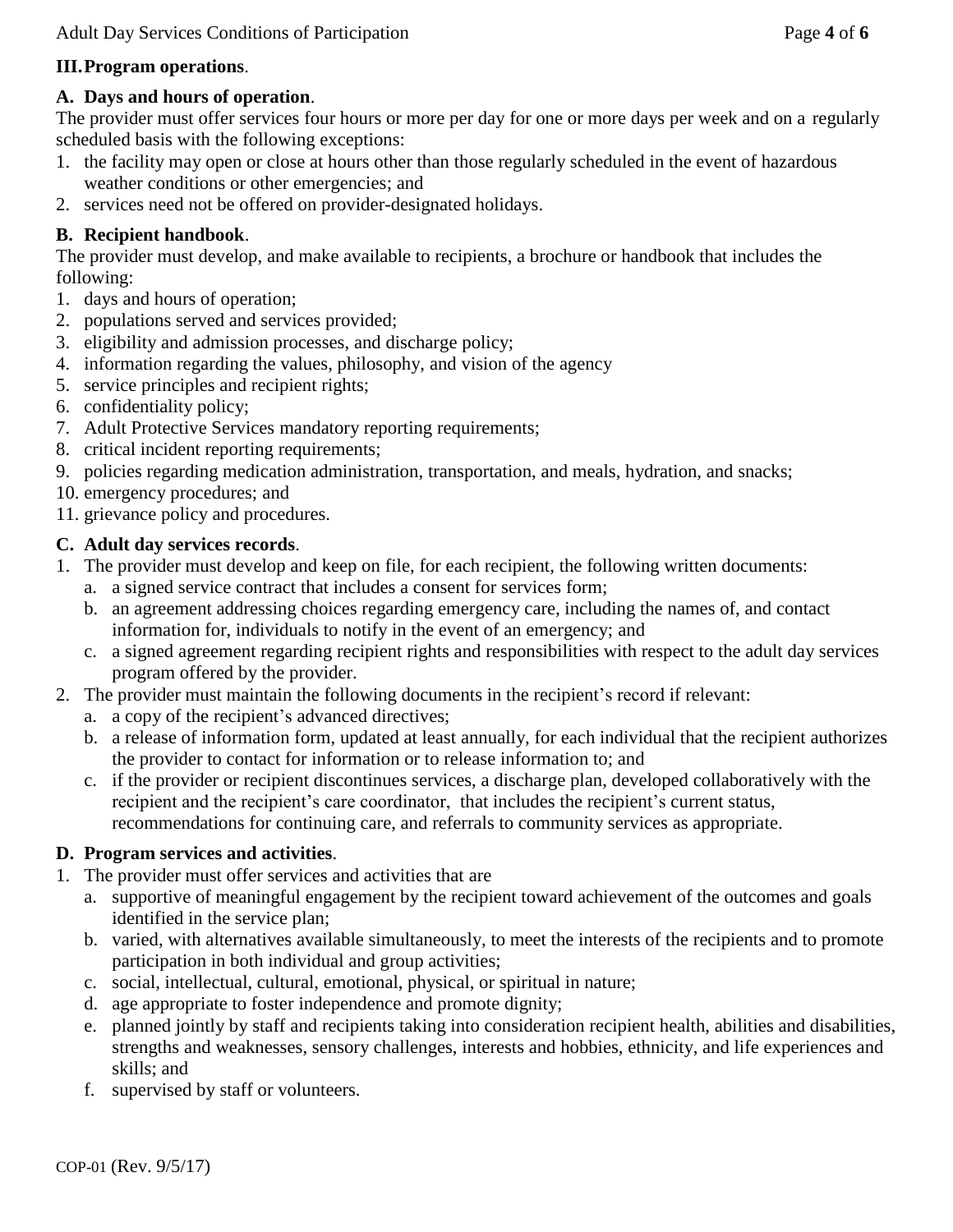Adult Day Services Conditions of Participation Page 5 of 6

- 2. The provider must assist recipients with walking, eating, toileting, and personal hygiene as needed.
- 3. The provider must develop and post a monthly activity calendar at a location within the facility that is readily accessible to recipients.
- 4. The provider may arrange, or encourage recipients to arrange, contacts with health and therapeutic professionals as appropriate.

### **E. Transportation**.

- 1. The provider must inform recipients about available transportation options to enable them attend the adult day services program.
- 2. Transportation provided by the adult day services program must comply with the *Transportation Services Conditions of Participation* regarding driver qualifications, policies, training, assessment of recipient needs, and vehicle requirements.

# **F. Meals**.

- 1. The provider must
	- a. provide morning and afternoon snacks;
	- b. offer fluids throughout the day to meet the hydration needs of recipients; and
	- c. ensure that recipients, who remain with the provider over the noon hour, have a plan for a mid-day meal that the provider may offer or arrange for, or that recipients may bring to the site.
- 2. The provider must assure that the mid-day meals it offers or arranges for meet the nutrition requirements specified in the *Meal Services Conditions of Participation*.
- 3. A provider may arrange for mid-day meals from a foodservice business that has a foodservice permit from
	- a. the State of Alaska, Department of Environmental Conservation, if the foodservice business is located anywhere in Alaska other than in the Municipality of Anchorage; or
	- b. the Municipality of Anchorage, Department of Health and Social Services, if the foodservice business is located in the Municipality of Anchorage.
- 4. A provider that bills Medicaid for meals must be certified by SDS as a provider of meal services under 7 AAC 130.220(a)(1)(J).

# **IV.Site requirements**.

# **A. Facility**.

The provider must operate its adult day services program in a facility that

- 1. is at ground level unless the local fire department has approved an evacuation plan that provides for rapid removal of recipients from a higher level in the facility;
- 2. if not at ground level, has ramps or elevators adequate for the mobility needs of the population served;
- 3. if other services are co-located in that facility, has separate, identifiable space sufficient to
	- a. accommodate the full range of activities and services;
	- b. allow flexibility for individual activities, and large and small group activities to occur simultaneously; and
	- c. facilitate movement to allow participation in any of the activities offered;
- 4. is clean and hazard free, and includes the following safety features:
	- a. two exit routes, one of which is a door with direct access to the outside;
	- b. fire extinguishers, inspected annually by a qualified agent, in accessible locations on each level of the facility;
	- c. non-slip surfaces or carpets on stairs, ramps, and interior floors;
	- d. lighting sufficient for illumination, but avoiding glare;
	- e. noise controls and partitions to separate activities as necessary for recipient needs; and
	- f. heating, cooling, and ventilation adequate to maintain a temperature appropriate for the comfort and health of recipients;